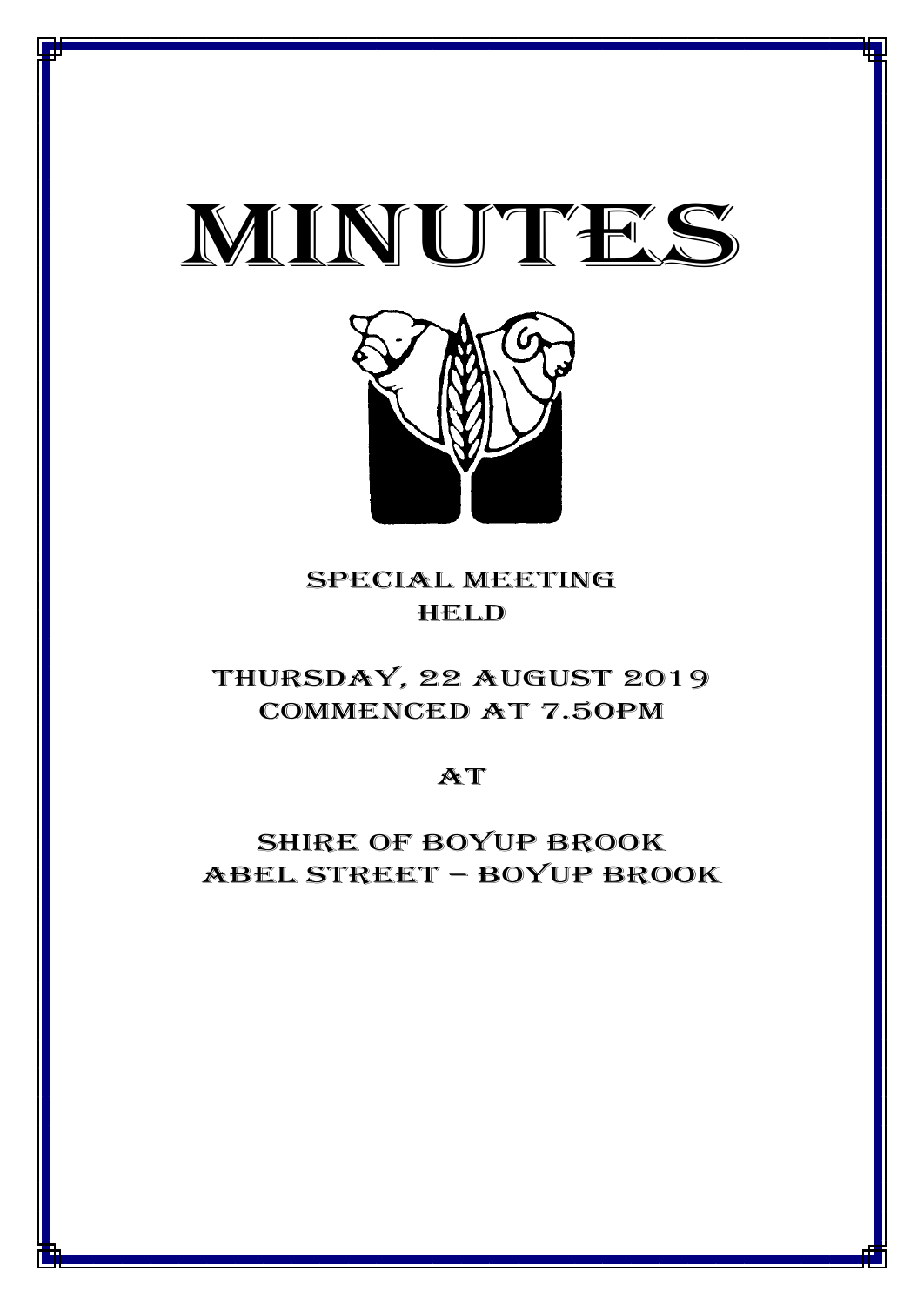# TABLE OF CONTENTS

| 5. |                                                                       |  |
|----|-----------------------------------------------------------------------|--|
|    | 4.1                                                                   |  |
| 4. |                                                                       |  |
| 3. |                                                                       |  |
| 2. |                                                                       |  |
| 1. | RECORD OF ATTENDANCE/APOLOGIES/LEAVE OF ABSENCE PREVIOUSLY APPROVED 3 |  |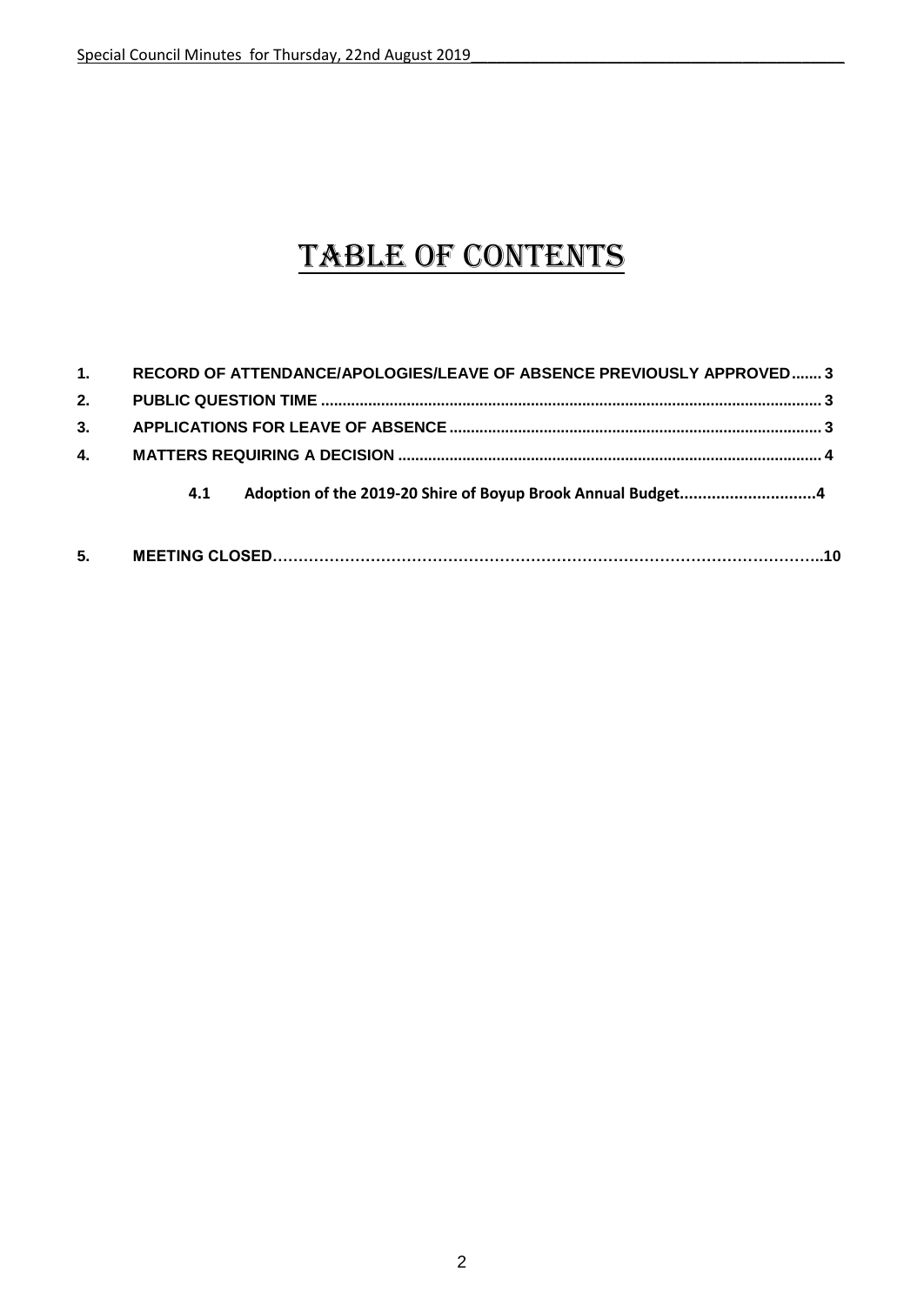#### <span id="page-2-0"></span>**1. RECORD OF ATTENDANCE/APOLOGIES/LEAVE OF ABSENCE PREVIOUSLY APPROVED**

#### 1.1 **Attendance**

Cr G Aird- Shire President Cr R Walker-Deputy Shire President Cr A Alexander Cr K Moir Cr E Muncey Cr H O'Connell Cr T Oversby Cr E Rear

| STAFF: | Mr Stephen Carstairs (Acting CEO)    |
|--------|--------------------------------------|
|        | Mrs Maria Lane (Executive Assistant) |

1.2 Apologies

Cr P Kaltenrieder

- 1.3 Leave of Absence
- <span id="page-2-1"></span>**2. PUBLIC QUESTION TIME** Nil
	- 2.1 Response to Previous Public Questions Taken on Notice
	- 2.2 Public Question Time

#### <span id="page-2-2"></span>**3. APPLICATIONS FOR LEAVE OF ABSENCE** Nil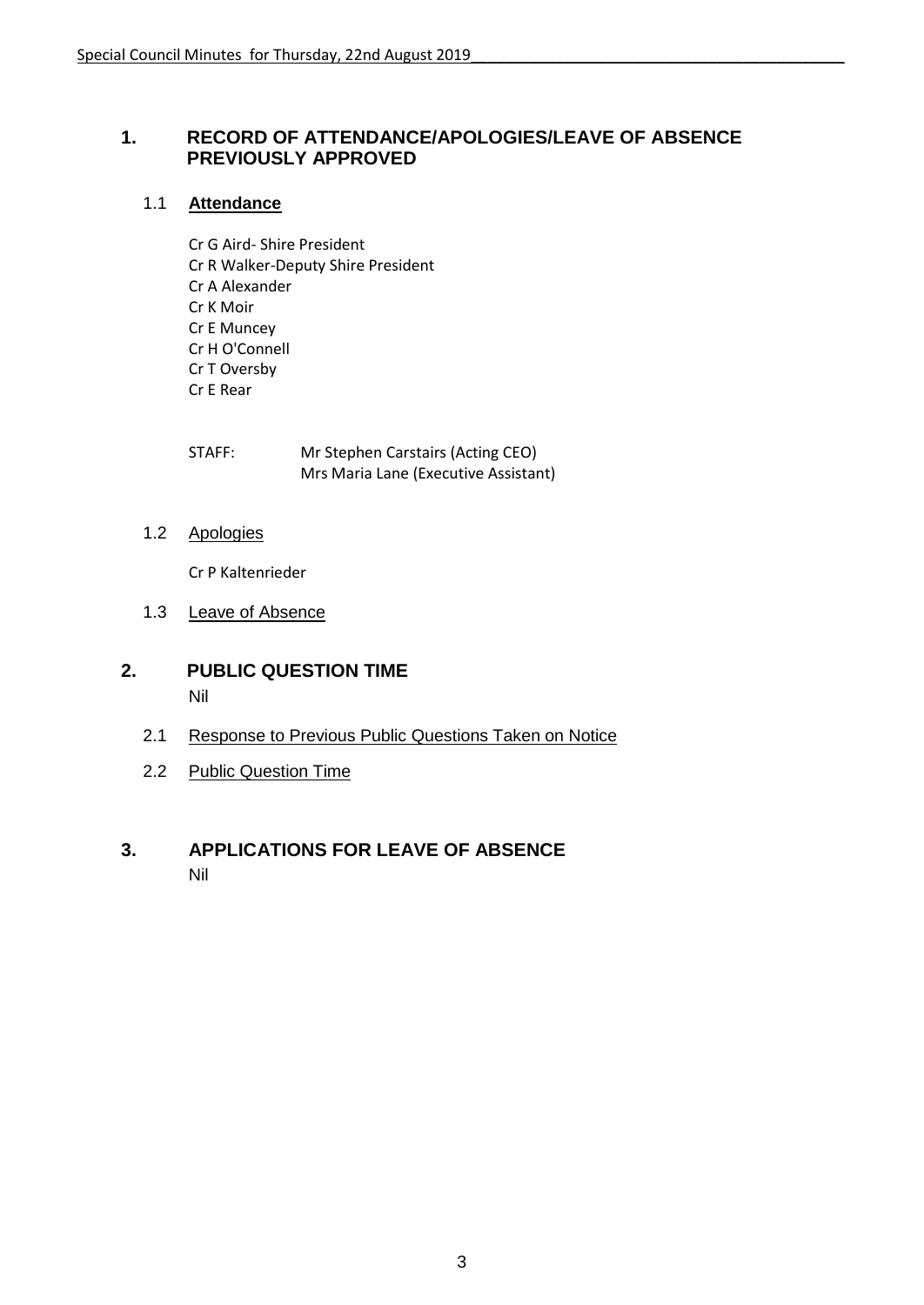### <span id="page-3-0"></span>**4. MATTERS REQUIRING A DECISION**

#### **4.1 Adoption of the 2019-20 Shire of Boyup Brook Annual Budget**

| Location:<br>Applicant:<br>File: | Boyup Brook<br>Not Applicable                              |
|----------------------------------|------------------------------------------------------------|
| <b>Disclosure of Interest:</b>   | None Applicable                                            |
| Date:                            | 18 August 2019                                             |
| Author:                          | Stephen Carstairs - Acting CEO and Darren Long- Consultant |
| <b>Authorising Officer:</b>      | Stephen Carstairs - Acting CEO                             |
| Attachment:                      | Yes                                                        |

\_\_\_\_\_\_\_\_\_\_\_\_\_\_\_\_\_\_\_\_\_\_\_\_\_\_\_\_\_\_\_\_\_\_\_\_\_\_\_\_\_\_\_\_\_\_\_\_\_\_\_\_\_\_\_\_\_\_\_\_\_\_\_\_

#### **SUMMARY**

It is for Council to consider and adopt the Annual Budget proposals and supporting documents along with the rates parameters and associated fees and charges for the 2019-20 financial year.

#### **BACKGROUND**

Council needs to adopt its annual budget before rate notices are issued and capital works are commenced in ernest.

In accord with Section 6.2.(1) *Local Government to prepare annual budget* of the Local Government Act 1995 (the Act), Council's budget shall be adopted before the end of August as follows:

### Division 2 - Annual budget

#### $6.2.$ Local government to prepare annual budget

During the period from 1 June in a financial year to 31 August  $(1)$ in the next financial year, or such extended time as the Minister allows, each local government is to prepare and adopt<sup>\*</sup>, in the form and manner prescribed, a budget for its municipal fund for the financial year ending on the 30 June next following that 31 August.

#### \* Absolute majority required.

At its 20 June 2019 ordinary meeting Council dealt with both the 2019-20 Schedule of Fees and Charges (and refer Res 143/19), and Annual Fees and Allowances for Election Members and resolved (Res 144/19) as follows: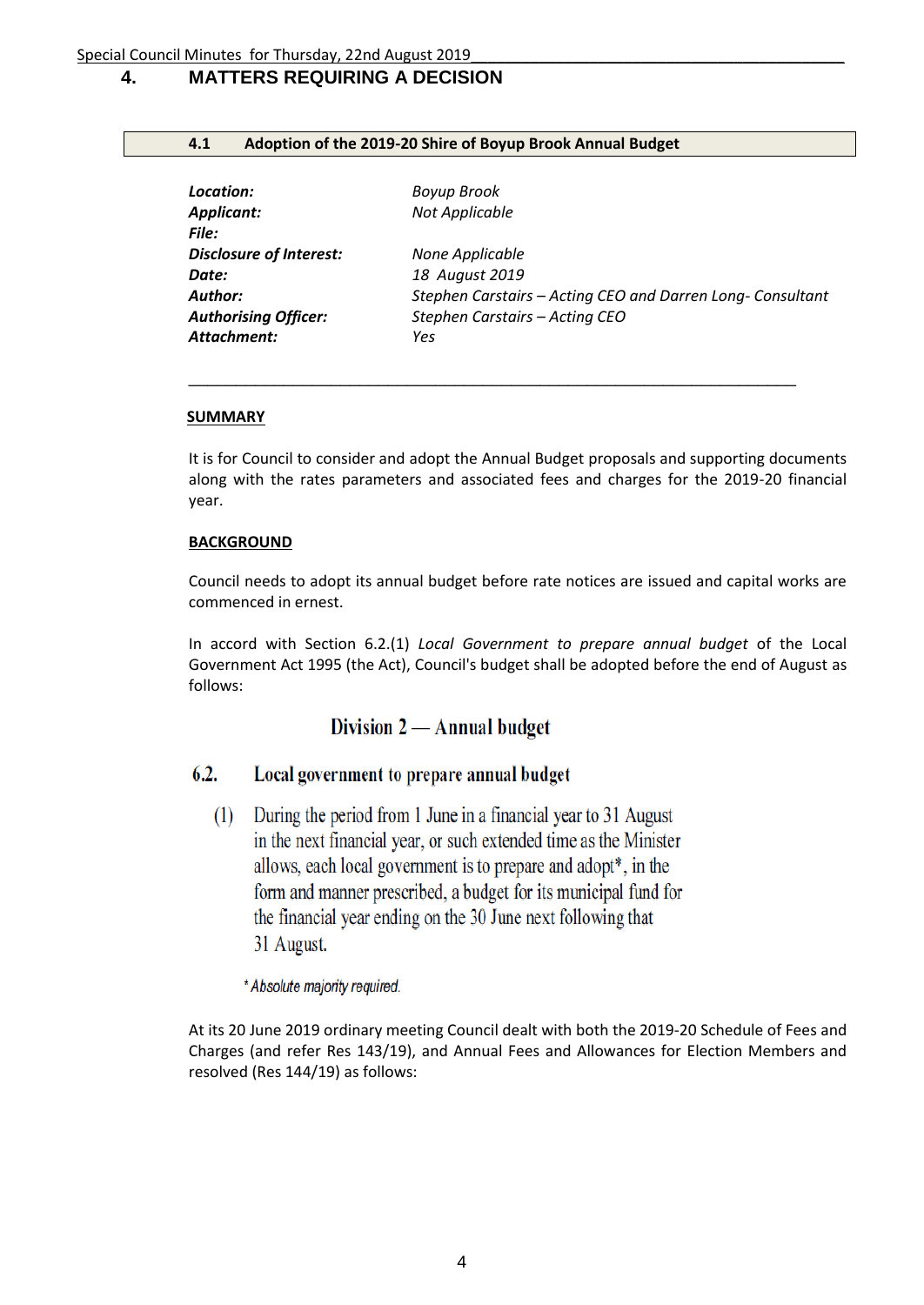### MOVED: Cr Kaltenrieder

**SECONDED: Cr Walker** 

**That Council:** 

- 1. Retain in 2018-19 the annual attendance fee method of payment of Councillor and President meeting attendance fees, rather than the 'per meeting basis' method.
- 2. Set in 2018-19 Councillor meeting attendance fees, the President's annual attendance fee and annual allowance, the Deputy President's annual allowance, and ICT allowances as follows:
	- Annual Attendance Fee for Council Members is to be \$7,615;  $\bullet$
	- Annual Attendance Fee for Shire President is to be \$14,640;
	- Annual President's Allowance is to be \$10,280;
	- Provision of an Annual Deputy President Allowance to an amount 25% of the amount determined for the Annual President's Allowance i.e. \$2,570; and
	- Annual Information and Communications Technology Allowance is to be  $$1,280.$

#### **CARRIED BY ABSOLUTE MAJORITY 7/2** Res 144/19

Given Res 144/19 should have read as follows:

*That Council:*

- *1. Retain in 2019-20 the annual attendance fee method ... ; and*
- *2. Set in 2019-20 Councillor attendance fees ... ,*

these matters will need to be re-addressed by Council.

Further, at its 22 August 2019 ordinary meeting Council is to resolve that the General Rates and Minimum Rate Payments to be levied in 2019-20 would be as follows: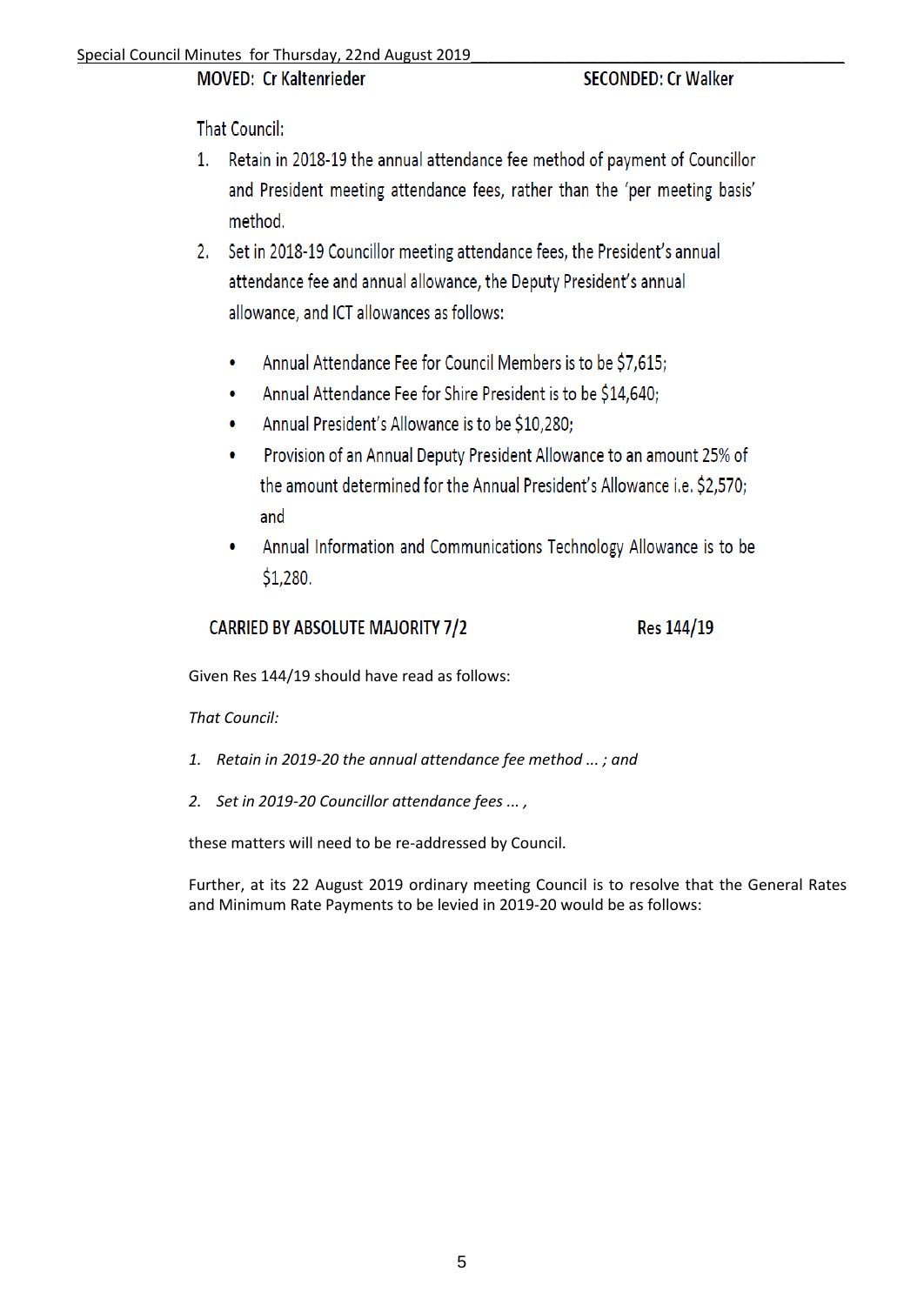That Council endorses for 2019-20 Annual Budget preparation purposes the following proposed general rates and minimum payments to be applied from 1 July 2019 for the 2019-20 financial year:

| <b>Rate Classes</b> | 2019-20<br>Rate in \$ | Min S's |
|---------------------|-----------------------|---------|
| <b>GRV</b>          | 13.1509               | 973     |
| UV                  | 0.7482                | 900     |
| 0r                  |                       |         |
| <b>GRV</b>          | 13.3700               | 995     |
| <b>UV</b>           | 0.7900                | 900     |

#### **COMMENTS**

When considering a new annual budget, perhaps the most important item within the budget document is the Rate Setting Statement, and this is on page 7 of the attached 2019-20 Draft Annual Budget.

#### **CONSULTATION**

Council's 2017–2027 Long Term Financial Plan and its Corporate Business Plan.

Both the Long Term Road Construction and Plant Replacement programs have been before Council, as has the Early Learning Center's Service Delivery Plan and Medical Services (Draft) 2019-20 Operating Budget, and Levying Rates in 2019-20 has been before Council on two (2) occassions.

Proposed 2019-20 Community Grants were considered by the Community Grants Committee, and also by Council at its 22 August 2019 ordinary meeting.

Council have workshopped components of the 2019-20 Annual Budget as follows:

- CEO and Corporate Services staffing requirements, salaries and wages;
- Works and Services staffing requirements, salaries and wages;
- Capital Acquisitions and Plant Disposals;
- **•** Transfers to and from Reserve Accounts;
- Levying rates in 2019-20 was work shopped on 2 occassions; and
- Most elements of the proposed 2019-20 Operating Budget.

#### **STATUTORY ENVIRONMENT**

Statutory implications associated with this item include: the *Local Government Act 1995* Section 6.2; and the *Local Government (Financial Management) Regulations 1996* Part 3, which prescribes the requirements of the annual budget. The final budget document (attached) complies with those formats, and includes relevant additional notes/ appendices.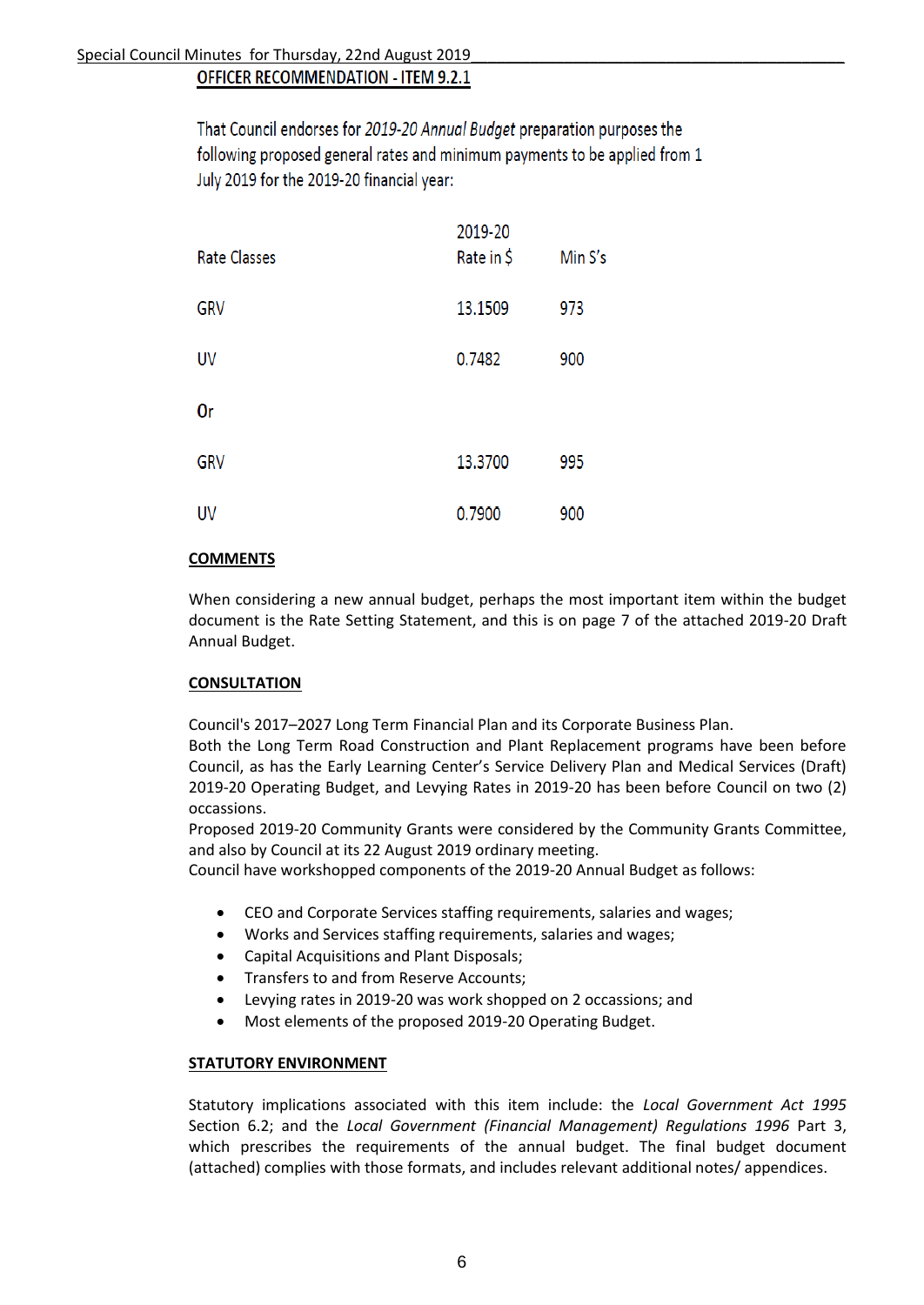#### **POLICY IMPLICATIONS**

Both policies A.20 *Staff Establishment Levels* and F.07 *Material Variance in Financial Activity Statement Reporting* have relevance to this report.

#### **FINANCIAL IMPLICATIONS**

As presented in the 2019-20 Annual Budget document.

#### **STRATEGIC IMPLICATIONS**

This budget commences a more structured approach to the provision of services, and their associated assets, and these will be further refined over the next 6 months leading to the annual budget review.

#### **VOTING REQUIREMENTS**

Absolute majority.

#### **MOVED INTO COMMITTEE**

That the Council move into a committee of the whole under clause 15.6 of the Standing Orders, Local Law No.1**.**to allow members free discussion on the matter.

#### **CARRIED 8/0 Res 199/19**

#### **MOVED OUT OF COMMITTEE**

#### **MOVED: Cr Walker SECONDED: Cr Moir**

That the Council moves out of committee of the whole under clause 15.6 of the Standing Orders, Local Law No.1.

#### **CARRIED 8/0 Res 200/19**

#### **COUNCIL DECISION & OFFICER RECOMMENDATION – Item 4.1**

#### **MOVED: Cr Alexander SECONDED: Cr Rear**

- 1. Council adopt the 2019-20 Budget as set out in the papers attached.
- 2. Minimum Rates Payment That in 2019-20 Council sets the Minimum Rates Payment at:
	- Gross Rental Value (GRV) Rate \$995.00
	- Unimproved Value (UV) Rate \$900.00
- 3. Rates in the Dollar

That in 2019-20 Council sets the Rates in the dollar at:

- Gross Rental Value (GRV) Rate 0.133700 cents
- Unimproved Value (UV) Rural and Urban Rural Rate 0.007900 cents
- 4. Waste Collection Rate and Kerbside Waste and Recycling Receptacle Charge That in 2019-20 Council sets Waste Rates and Receptacle Charges as follows:
	- Waste Collection Rate per property in the district 0.000002 cents;

#### **MOVED: Cr Walker SECONDED: Cr Rear**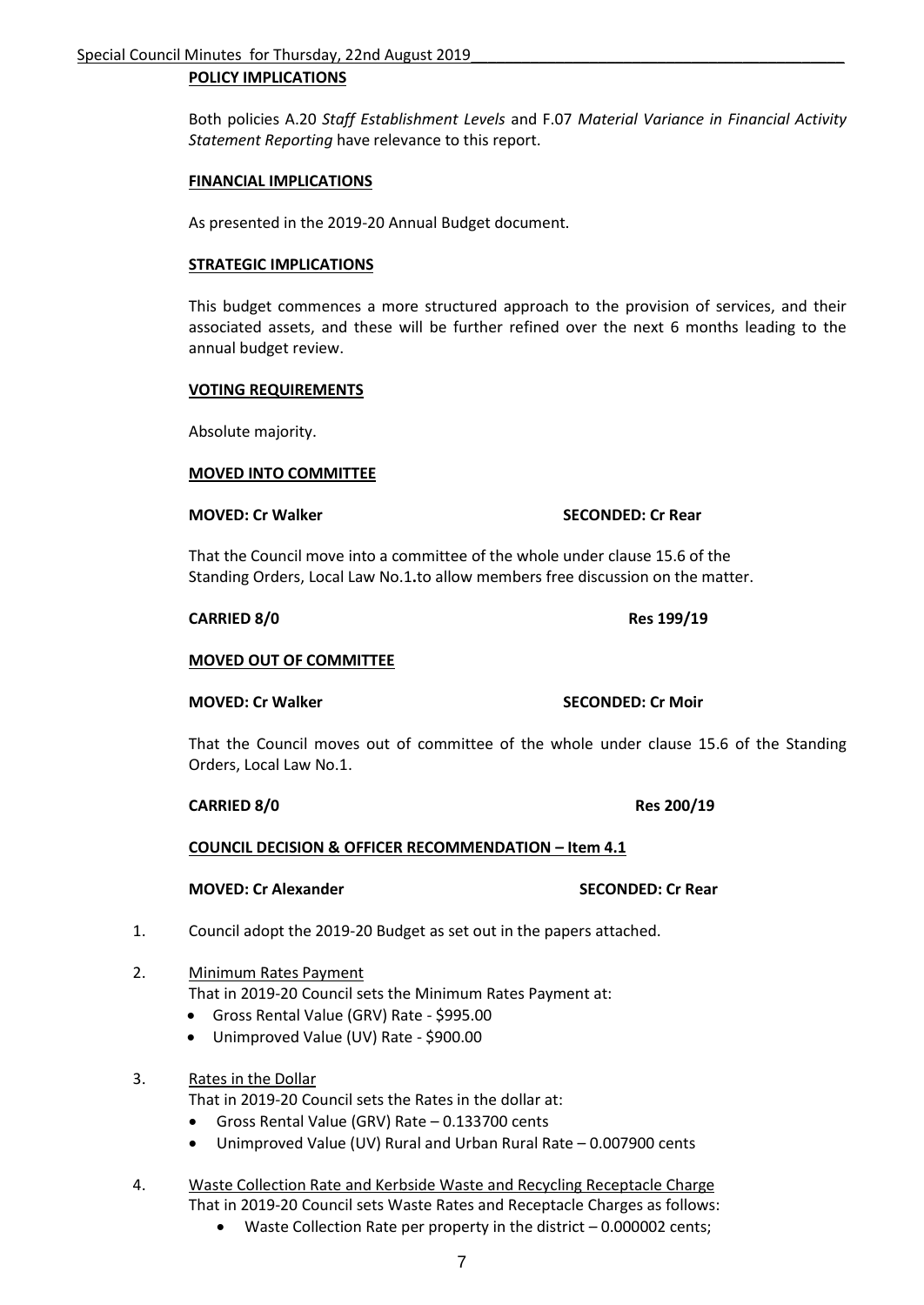#### Special Council Minutes for Thursday, 22nd August 2019

- Minimum Waste Collection Rates Payment per property \$23.00;
- the 1 x 240 litre Waste Receptacle (bin) per week, commercial and residential, collection charge - \$231.30 per annum;
- additional 240 litre Waste Receptacles (bin) per week, commercial and residential, collection charge - \$231.30 per annum each;
- the 1 x 240 litre Recycling Receptacle (bin) per fortnight, commercial and residential, collection charge - \$115.60 per annum; and
- additional 240 litre Recycling Receptacle (bin) per fortnight, commercial and residential, collection charge - \$115.60 per annum.

#### 5. Due Date for Payment of Rates & Charges

That Council in accordance with the Local Government Financial Management Regulations 1996 – Clause 64 (1) set the due date for the single payment of a rate and charges for the 2019-20 financial year to be 01 October 2019.

#### 6. Due Date for Payments of Rate Installments

That Council in accordance with the Local Government Financial Management Regulations 1996 – Clause 64 (2) set the due date for the payment of rate installments for the 2018-19 financial year as follows:

| First Instalment  | 01 October 2019  |
|-------------------|------------------|
| Second Instalment | 03 December 2019 |
| Third Instalment  | 04 February 2020 |
| Fourth Instalment | 01 April 2020.   |

#### 7. Administration Charge on Instalments

That Council in accordance with Section 6.45 (3) of the Local Government Act 1995 and the Local Government Financial Management Regulations 1996 – Clause 67 set an administration charge of \$14.30 per rate instalment notice for the 2019-20 financial year where the instalment plan is selected.

#### 8. Interest on Rate Instalments

That Council in accordance with Section 6.45 (3) of the Local Government Act 1995 and the Local Government Financial Management Regulations 1996 – Clause 68 sets an additional charge by the way of Interest where the instalment plan is selected, an interest rate of 5.5% for the 2019-20 financial year.

#### 9. Late Payment Interest Charge

That Council in accordance with Sections 6.13 and 6.51 (1) of the Local Government Act 1995 and Regulation 70 of the Local Government (Financial Management) Regulations 1996, set an interest rate of 11% for the 2019-20 financial year as penalty interest for the late payment of:

- property rates;
- waste collection rates; and
- waste and recycling receptable (bin) charges.

#### 10. Reserve Funds

That Council in accordance with Section 6.11 of the Local Government Act 1995 allocate funds to and from the Reserve Funds for the financial year ending 30 June 2020 as specified in the 2019-20 budget document.

#### 11. Trust Fund Budget

That Council adopt the Trust Fund Budget for the financial year ending 30 June 2020 as per the budget document.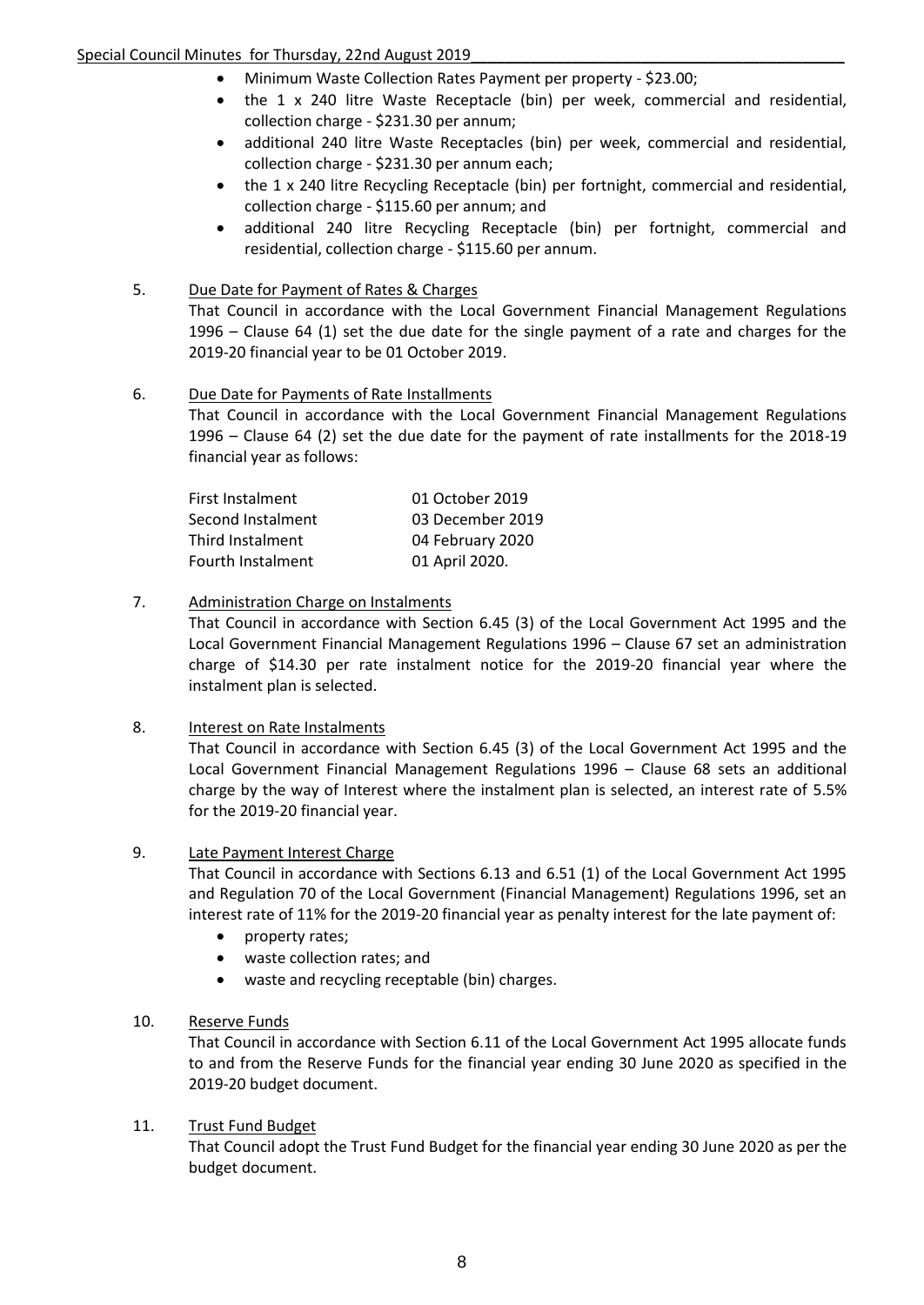#### Special Council Minutes for Thursday, 22nd August 2019

- 12. Significant Accounting Policies That the Significant Accounting Policies as presented in the statutory Budget document, be adopted for the 2019-20 year.
- 13. Administration Charge on Special Payment Agreements That Council set a \$35.00 (GST inclusive) administration set up fee for rate payers entering into special payment agreements.
- 14. Variance Thresholds in Financial Activity Statements As per Council Policy, in 2019-20 variance thresholds in Financial Activity Statements above which explanations from the administration will be required are as follows:
	- (a) For YTD budgets up to \$30,000, the (material) variance value will be \$3,600.
	- (b) For YTD budgets in the range \$30,001 to \$100,000, the (material) variance value will be 12% or \$10,000, whichever is the lesser amount.
	- (c) For YTD budgets in the range \$100,001 to \$500,000, the (material) variance value will be 10% or \$33,675, whichever is the lesser amount.
	- (d) For YTD budgets greater than \$500,000, the (material) variance value will be 6.75% or \$54,580, whichever is the lesser amount.
- 15. Fees and Charges

Adopt the 2019-20 Schedule of Fees and Charges as presented.

- 16. Councillor Annual Attendance Fee, and Fees and Allowances
	- (a) Retain in 2019-20 the annual attendance fee method of payment of Councillor and President meeting attendance fees, rather than the 'per meeting basis' method.
	- (b) Set in 2019-20 Councillor meeting attendance fees, the President's annual attendance fee and annual allowance, the Deputy President's annual allowance, and ICT allowances as follows:
	- Annual Attendance Fee for Council Members is to be \$7,615;
	- Annual Attendance Fee for Shire President is to be \$14,640;
	- Annual President's Allowance is to be \$10,280;
	- Provision of an Annual Deputy President Allowance to an amount 25% of the amount determined for the Annual President's Allowance i.e. \$2,570; and
	- Annual Information and Communications Technology Allowance is to be \$1,280.